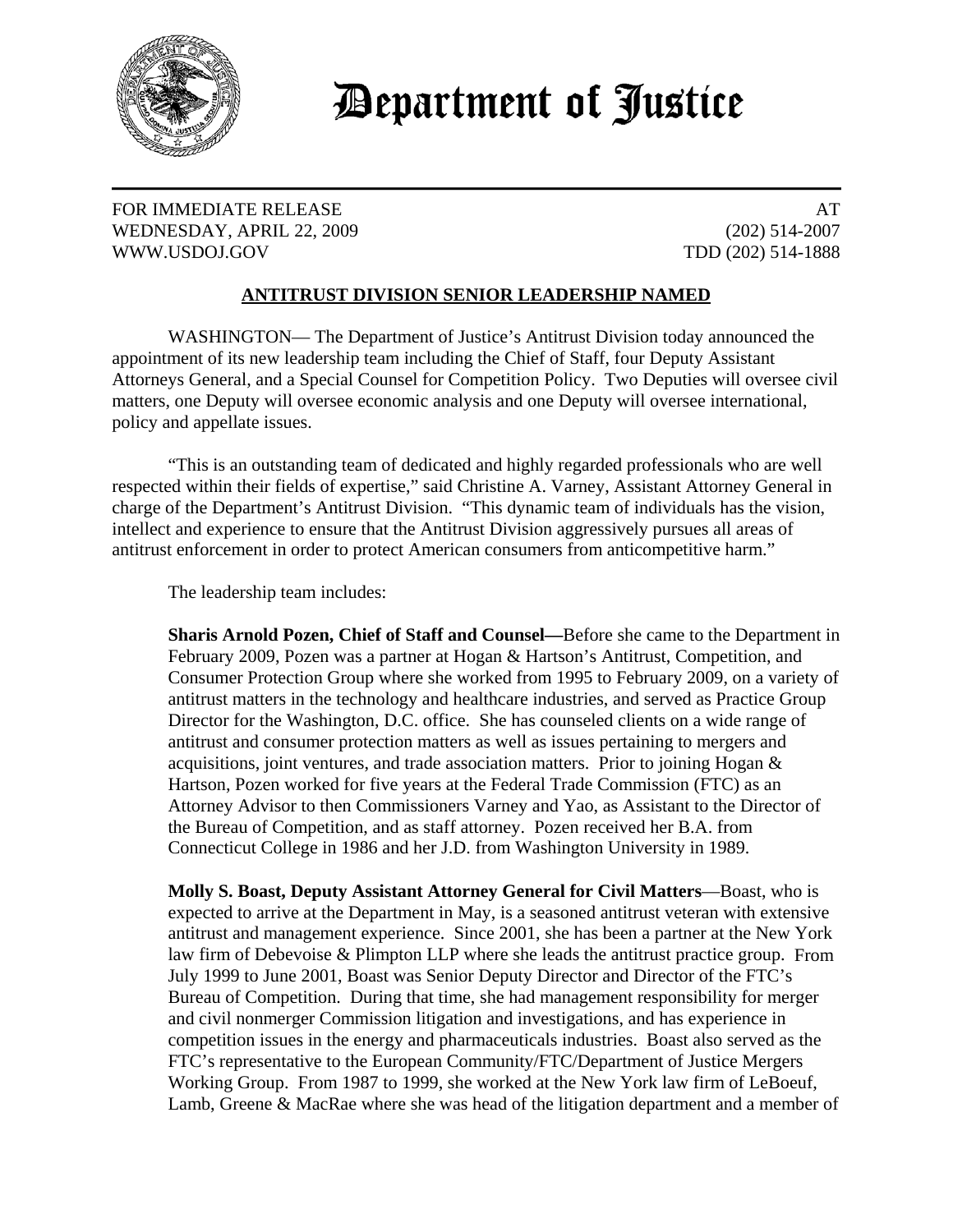the firms' Steering Committee. She has served in various positions within the American Bar Association's Sections of Antitrust and Litigation. Boast received her B.A. in 1970 from the College of William and Mary, her M.S. in 1971 from the Columbia University School of Journalism, and her J.D. in 1979 from the Columbia University School of Law.

## **William Cavanaugh Jr., Deputy Assistant Attorney General for Civil**

**Matters**—Cavanaugh, who is expected to arrive at the Department in May, is a highly experienced and lauded antitrust litigator. Since 1985, Cavanaugh has been with the New York law firm of Patterson, Belknap Webb & Tyler LLP where he has served as the firm's Co-Chair, Chair of the Litigation Department and a Litigation Partner since 1991. He has extensive trial and litigation experience in complex antitrust, patent and commercial matters. From 1981 to 1985, Cavanaugh was a Litigation Associate handling complex product liability, insurance coverage and general commercial matters at the New York law firm of Rivkin Radler LLP. He is a Fellow of the American College of Trial Lawyers, was named as one of the Best Lawyers in America for Antitrust Law and Commercial Litigation, and was named as one of New York's "Super Lawyers" for Antitrust Litigation. He received his B.S. in 1977, from St. John's University and his J.D. in 1980 from St. John's University School of Law.

**Carl Shapiro, Deputy Assistant Attorney General for Economic Analysis—**Shapiro, who arrived at the Department in March, is a leading scholar in economics and brings to the Department a wealth of experience on issues, including patents, intellectual property and licensing, network economics, and unilateral effects in mergers**.** Shapiro is taking a leave of absence from the University of California at Berkeley, where he is Transamerica Professor of Business Strategy in the Haas School of Business and a Professor of Economics. He has been at the Haas School of Business since 1990. Shapiro was previously the Antitrust Division's Economics Deputy from August 1995 to June 1996, where he provided economic analysis on a variety of antitrust cases, including Microsoft, NASDAQ and several mergers. Shapiro had been a Senior Consultant with CRA International, an economic consulting company. He was vice-chair of the American Bar Association Antitrust Section's Economics Committee from 1995-1998. Shapiro taught at the Woodrow Wilson School and the Department of Economics at Princeton University for 10 years. He has published one book, "Information Rules: A Strategic Guide to the Network Economy," and numerous articles in the areas of industrial organization, competition policy, patents, network economics and the economics of innovation and competitive strategy. Shapiro received his Ph.D. in Economics from the Massachusetts Institute of Technology (MIT) in 1981. He also earned B.S. degrees in mathematics and economics from MIT as well as an M.A. in mathematics from UC Berkeley.

**Philip J. Weiser, Deputy Assistant Attorney General for International, Policy and Appellate Matters—**Weiser, who is expected to arrive at the Department in July, is an Antitrust Division veteran, and is currently a Professor and Associate Dean for Research at the University of Colorado, where he has taught since January 1999, in the School of Law and in the Interdisciplinary Telecommunications Program. During his tenure at the Department, Weiser will be on a leave of absence from the University of Colorado. Weiser has also served as a visiting Professor at the New York University School of Law (2008)